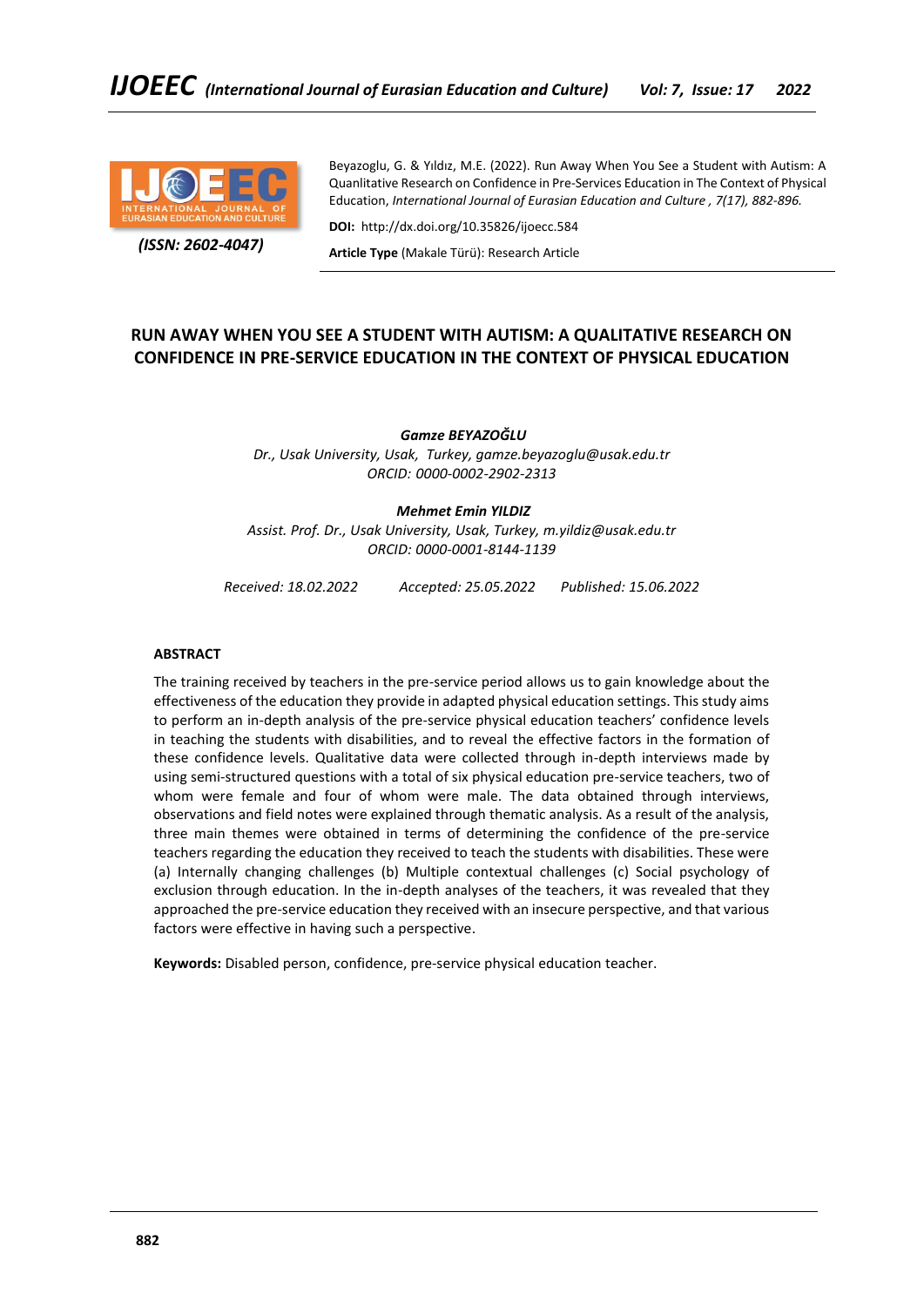### **INTRODUCTION**

Understanding the pre-service experience is significant to strengthen the effectiveness of the experience of the course given during adapted physical education (Jeong et al., 2021). In the pre-service teacher training program, it is essential to have an adapted physical education practice experience to raise pre-service physical educators as effective teachers. Through acknowledging the importance of inclusive education, it is among the expectations to contribute to the preparation and effective presentation of physical education and sports teaching programs and adapted physical education and sports programs. According to the statistics of Ministry of National Education (MEB, 2022), 74.7% of primary school children, 63.5% of secondary school children and 69% of high school children are included in physical education classes as inclusive students both in state schools and in private schools. According to the provisions of the delegated legislation on special education numbered 573, 1.310.605 students have been benefiting from educational services. Pre-service education is a fundamental step towards the specialization level in the teaching profession and is a critical component of participating in the profession (Fessler & Christensen, 1992). Many factors affect each stage of a teacher's career until the specialization stage. The pre-service stage is regarded as an important factor that determines the teaching quality of the teaching profession. Besides, this stage is the basis in terms of forming teachers' instructional beliefs (Woods & Lynn, 2001). This belief system is formed by the teacher's negative experiences, memories, and feelings for another individual or situation, and this pushes the teacher to react negatively to similar circumstances (Lee & Jeong, 2013). In the studies conducted with physical education teachers evaluating their experiences with the students with disabilities, it has been noted that the teachers who have regarded their own experiences with the disabled students as inadequate have exhibited negative attitudes towards the students with disabilities (Beyazoğlu, 2020; Cornoldi et al., 1998; Kozub & Poretta, 1998; Rizzo & Vispoel, 1991; Block ve Rizzo 1995). It has also been observed that the physical education teachers who have taken courses for the disabled like adapted physical education and sports or special education in pre-service education have exhibited a more positive attitude towards the students with disabilities in their classes when compared to those who have not taken such courses ((Rizzo ve Vispoel, 1991; Mendoza, 2008; Kudlacek ve ark., 2002; Block ve Rizzo, 1995; Rizzo, Davis ve Toussaint, 1994; Sherrill ve ark, 1994; Block, 1994). To offer better quality physical education programs to disabled and nondisabled students in inclusive physical education classes, undergraduate level teacher education programs should be organized so that they make pre-service physical educators teach effectively for both groups in their classes. In addition to this, qualitative studies on how confident future physical education teachers feel in providing inclusive education for the students with disabilities through the pre-service training they have received are quite limited. Based on this fact, this study aims to analyze the confidence levels of pre-service physical education teachers in teaching the students with disabilities in adapted physical education classes and to reveal the effective factors in the formation of these confidence levels.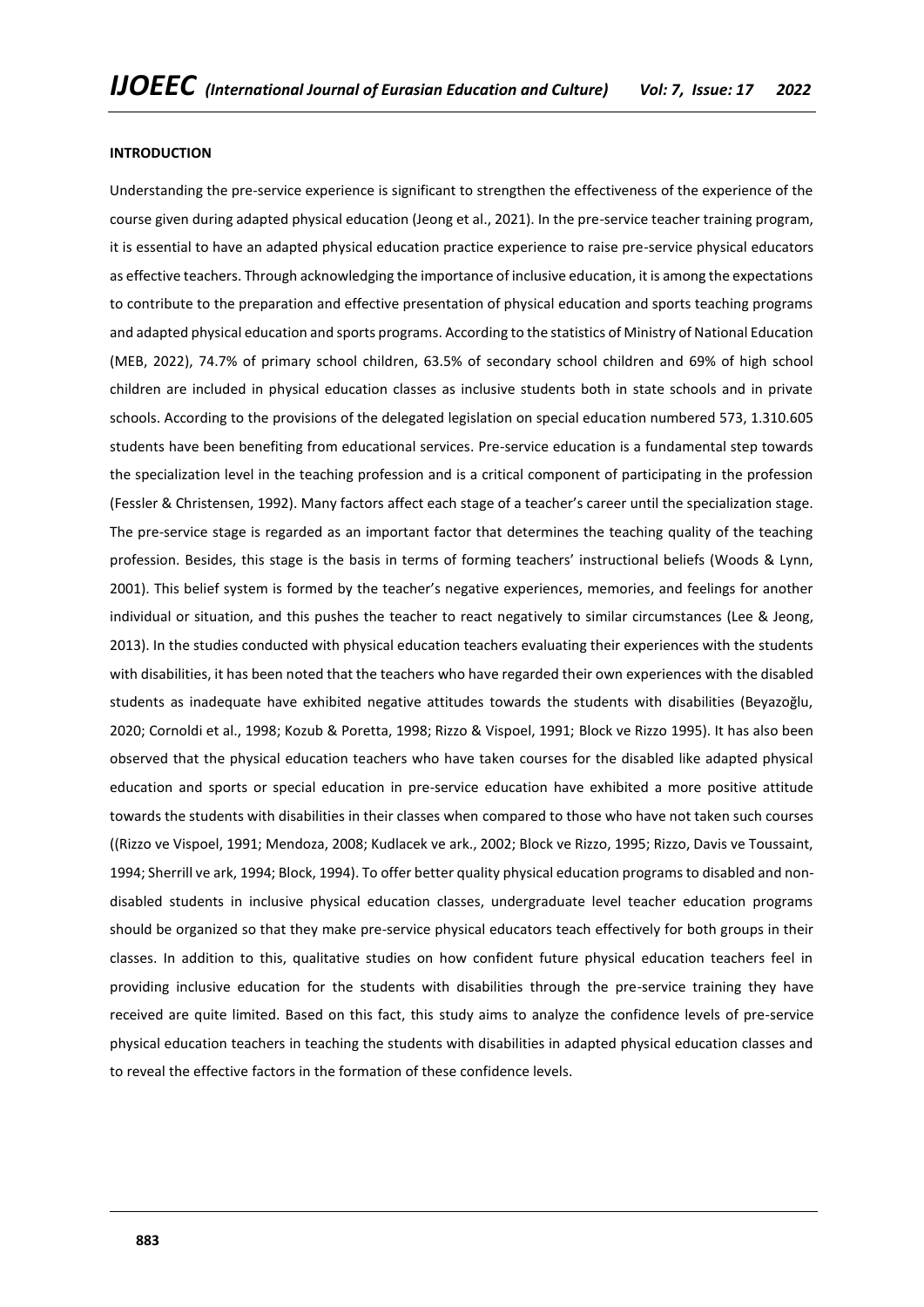## **METHOD**

## **Participants**

The participants of this study were selected from among the pre-service physical education teachers who volunteered to participate in the study according to the saturation principle (Morse, 2010) and in line with the criteria appropriate for the purpose of the research (Collins, 2010). The criteria used in sample selection were; (a) being in the senior year of undergraduate education, (b) having taken all the courses for the disabled during undergraduate education, (c) having at least one semester of training experience. Therefore, the participants of this study was composed of 2 female and 4 male pre-service physical education teachers who were studying in the 4<sup>th</sup> grade of the Faculty of Sport Sciences at a state university in the Aegean Region of Turkey, and who met these criteria. The demographic characteristics of the participants is presented in Table 1. The researchers assigned a code to each participant for confidentiality purposes.

| <b>Participants</b> | Gender | <b>Marital</b><br><b>Status</b> | Age             | Having a course on<br>physical education<br>for the disabled<br>during<br>undergraduate<br>education | Having a special<br>education<br>course during<br>undergraduate<br>education | <b>Training</b><br>experience | <b>Previous</b><br><b>Experience</b> |
|---------------------|--------|---------------------------------|-----------------|------------------------------------------------------------------------------------------------------|------------------------------------------------------------------------------|-------------------------------|--------------------------------------|
| P1                  | Female | Single                          | 22 and<br>below | <b>Yes</b>                                                                                           | Yes                                                                          | Yes                           | I have no<br>experience              |
| P <sub>2</sub>      | Male   | Single                          | 22 and<br>below | <b>Yes</b>                                                                                           | Yes                                                                          | Yes                           | am<br>experienced                    |
| P <sub>3</sub>      | Female | Single                          | 22 and<br>below | <b>Yes</b>                                                                                           | Yes                                                                          | Yes                           | I have little<br>experience          |
| P4                  | Male   | Single                          | 28              | <b>Yes</b>                                                                                           | Yes                                                                          | Yes                           | I have little<br>experience          |
| <b>P5</b>           | Male   | Single                          | 22 and<br>below | <b>Yes</b>                                                                                           | Yes                                                                          | Yes                           | I have no<br>experience              |
| P <sub>6</sub>      | Male   | Single                          | 22 and<br>below | Yes                                                                                                  | Yes                                                                          | Yes                           | I have no<br>experience              |

## **Table 1.** Demographic Characteristics of the Participants

## **Procedures**

For this study, research permit numbered 76606 and dated 28.04.2022 was obtained. Twenty pre-service physical education teachers selected from Usak University senior physical education and sports teaching students were invited to participate in qualitative research through e-mail. The ratio of those who responded stating that they could accept such an invitation was 60%. The pre-service physical education teachers who accepted the invitation were informed about the date, time, and place of the face-to-face interviews. The time and place of each interview was arranged according to the availability of the participants and in their own schools. Before each interview began, the participants were informed about the purpose and procedures of the study, and they were asked to review and sign a consent form. The consent forms signed and the data obtained from the participants were kept confidential. Only those who wished to participate voluntarily were included in the study. The sample was formed by selecting from among the volunteers who met the determined criteria.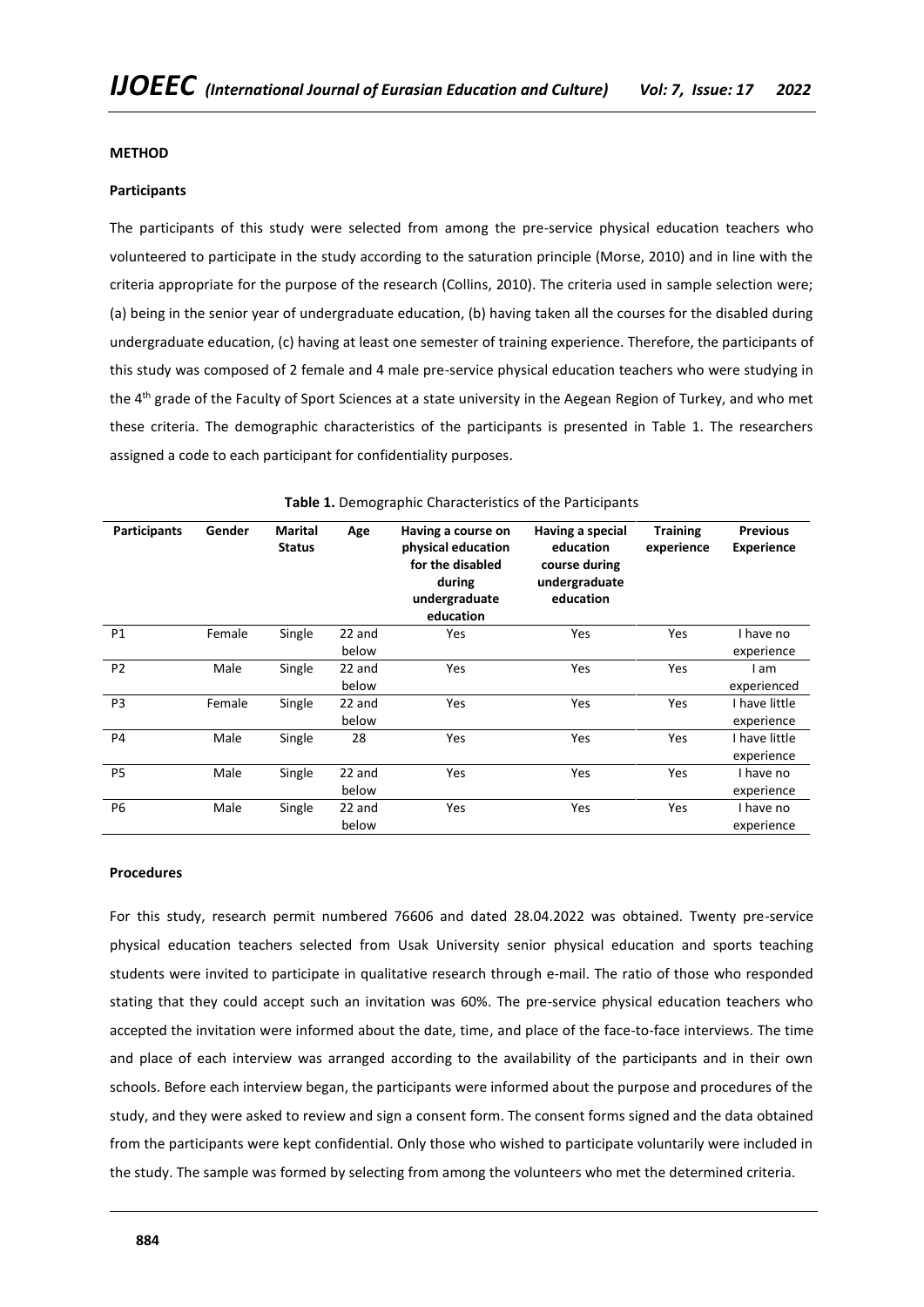### **Data Collection**

Semi-structured interview questions were developed based on the related literature. Open-ended interview questions provided a path for the participants to express their understanding, perceptions, and experiences (Roulston, 2010). Besides, follow-up questions were asked for some interviews. The interviews continued until satisfactory information was obtained from the participants (Patton, 2001). Before starting data collection, interview questions were applied to two pre-service physical education teachers (Teddlie & Tashakkori, 2009). This was accepted as the pilot phase of the study. These two pre-service teachers were not included in the sample of the research. Pilot interviews also enabled to determine the clarity of the interview questions and provided an opportunity for the implementation of interview techniques (Rubin, 2005).

Face-to-face interview sessions began in conversation-like style and continued with simple questions that were not related to the official interview theme. This approach was used to help establish relationships and make the participant feel confident in the interview setting (Teddlie & Tashakkori, 2009). The initial questions asked to the participants were the questions related to their demographics. Subsequently, the questions about their daily work were asked. The interview sessions included the questions in terms of determining the confidence of the participants in the education they received in including the students with disabilities in their classes. At the end of the interviews, the participants were also asked an open-ended question regarding whether they wanted to add anything or express how they felt about their experiences.

#### **Data Analysis and Trustworthiness**

One of the researchers transcribed the audio recordings to be able to perform data analysis. This researcher also reviewed the transcribed data several times to ensure a general understanding of the data. Thematic analysis was used in data analysis (Braun & Clarke, 2006). Open coding was performed to describe the data and make them comprehensible units. As the first stage of open coding, the transcripts obtained after every third interview were coded with MaxQDA software program used by the researcher and the thesis advisor to manage and analyze the qualitative data. After each transcription analysis, the researchers held meetings to discuss the concepts they defined. Following the discussions of the first two interviews, a pre-coding guide was developed with the first coded concepts and definitions. This coding guide was reviewed by the researcher and advisor. Later on, the constant comparative method (Corbin & Strauss, 2014) was utilized to create contrast within and among the data and develop descriptive codes continuously (Miles et al., 2018). The data were analyzed in-depth, and categories were created under the themes.

Among the strategies used to verify this study were; the development of open-ended and semi-structured interviews, the demographic questionnaire presented to the participants by the researcher, and the revision of the questions by the experts. The external validity of the study was provided by the thematic saturation of the data (Miles et al, 2018). The researcher made every effort to ensure that the research questions were clear and comprehendible. Since the researcher conducted the interviews herself, she had the opportunity to discuss with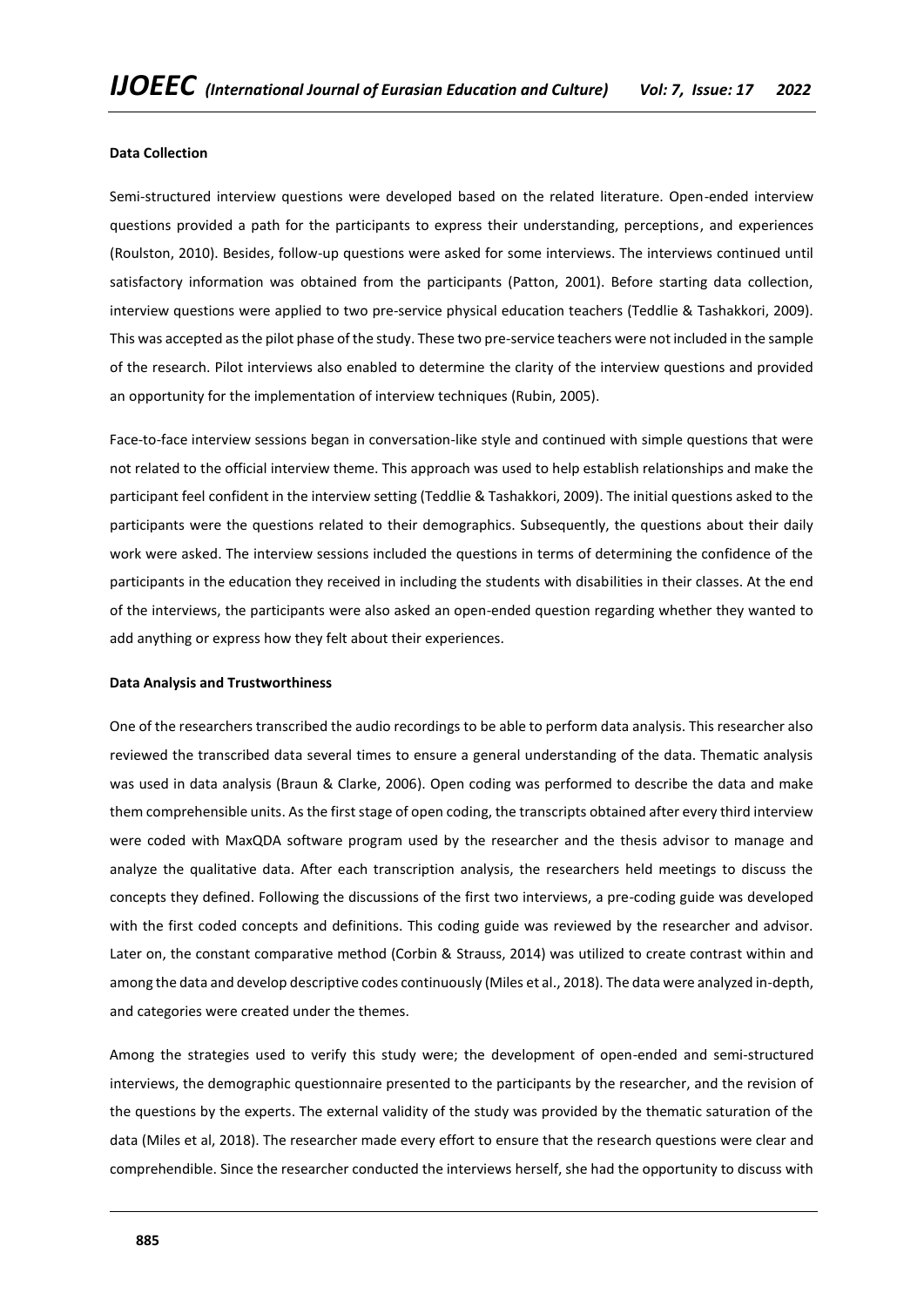the participants individually and ask follow-up questions for ambiguous responses. In addition to this, the researcher stated to the participants that if they felt uncomfortable at any time during the interview, they could stop the interview process. To be able to ensure the validity of the responses, member monitoring was utilized following the interview transcripts.

Semi-structured interview questions were examined by the experts and tested on two pre-service physical education teachers. The researcher is an expert who has conducted qualitative research before. She kept a diary record to identify possible research biases. She also kept a diary record from the beginning of the interviews to reduce the researcher's influence on the data. The prejudices, assumptions, and beliefs during the interviews were written down in these diary records. The researcher's years of experience on the children with disabilities is an important factor to be considered in terms of reflectivity. All sessions were recorded using a voice recorder. Besides, the researcher did not include any different meaning to any statements of the participants and did not make any interpretations. The researcher did not coerce the recordings of the interviews so that they complied with the theory used in the research. Daily records were included in the data collection process. The researcher ensured that the data collection methods were performed with in-depth and intense descriptions. All 6 participants were offered to review the themes obtained. 5 of the participants who accepted the offer reviewed their transcripts and confirmed the accuracy of the results.

## **FINDINGS**

Regarding previous experiences; while 16% of pre-service physical education teachers stated that they had experience in working with the individuals with disabilities (P3), 34% expressed that they had little experience (P4-P1), and 50% stated that they had no experience (P2-P5-P6). Three themes emerged when pre-service teachers evaluated their confidence in the education they received in including the students with disabilities in their classes. First, they explained the education they received to teach the students with disabilities under the heading of internally changing challenges, and under this heading, the categories of negative perspective regarding inclusive education and belief within cultural context were obtained. Secondly, the theme of multiple contextual challenges regarding the education they received emerged, and under this theme, the categories of lack of sufficient courses regarding the literature in the higher education curriculum of physical education and sports teaching, lack of training applications, and lack of confidence in educator quality were obtained. Finally, the theme of social psychology of exclusion through education emerged, and under this theme, the category of discrimination according to disability type, which expressed that pre-service teachers could provide education by discriminating according to disability types was obtained. The themes, categories and sample codes obtained are presented in Table 2.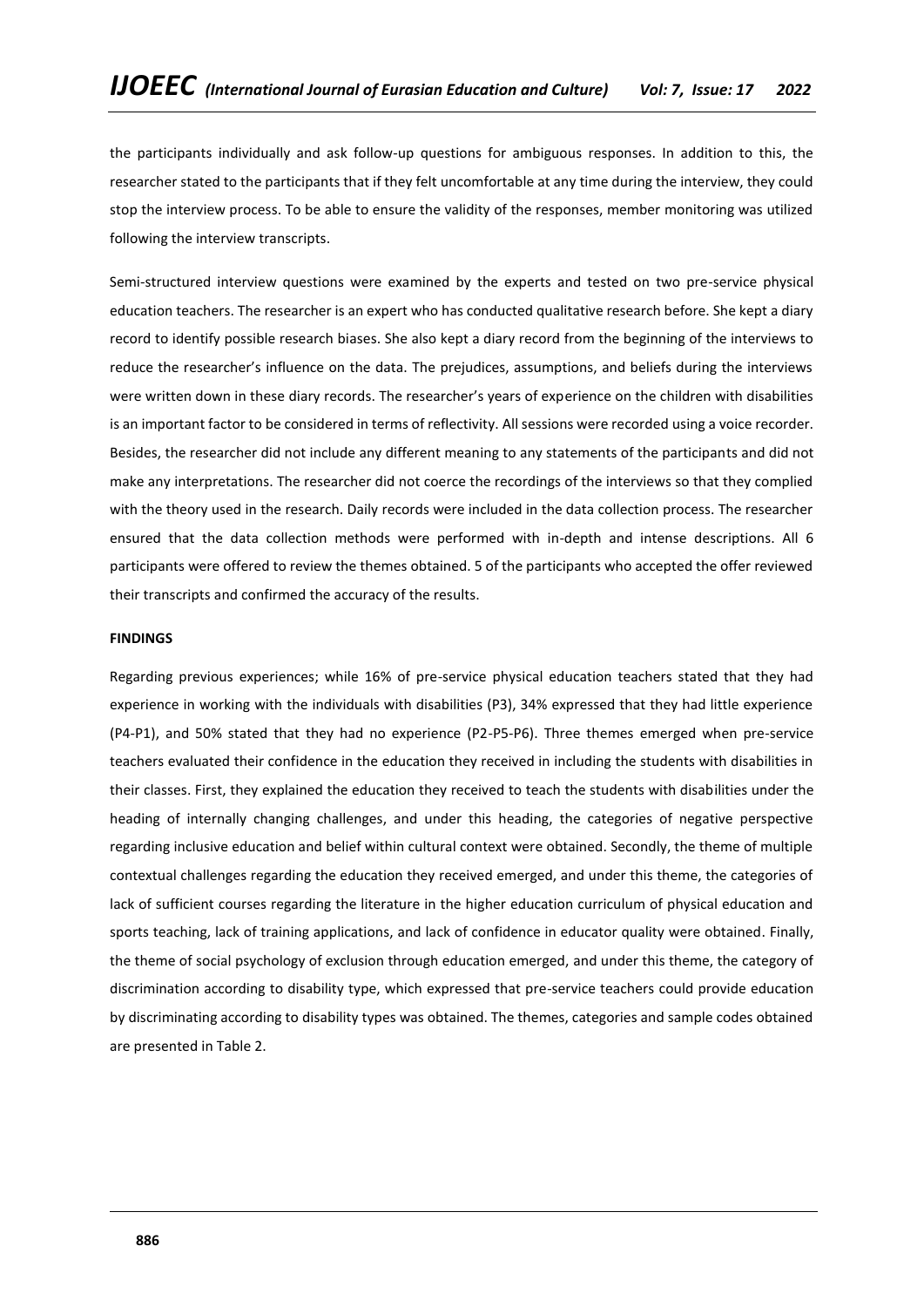| <b>Theme</b>                                                 | Category                                         | Codes                               | <b>Distinctive responses</b>                                                                                                                                                                                                                                                                                                                                           |  |  |
|--------------------------------------------------------------|--------------------------------------------------|-------------------------------------|------------------------------------------------------------------------------------------------------------------------------------------------------------------------------------------------------------------------------------------------------------------------------------------------------------------------------------------------------------------------|--|--|
|                                                              | Negative                                         | One-to-one education                | "The students with disabilities should be given one-to-one<br>education rather than inclusive education in physical<br>education classes. Therefore, we could take more care of<br>the students with disabilities. I think this will be more                                                                                                                           |  |  |
|                                                              | perspective                                      | Individualism                       |                                                                                                                                                                                                                                                                                                                                                                        |  |  |
|                                                              | regarding                                        | Limited education                   |                                                                                                                                                                                                                                                                                                                                                                        |  |  |
| Internally<br>changing<br>challenges                         | inclusive<br>education                           | Lack of motivation<br>Negative view | beneficial for the students with disabilities. In the<br>education given to us, it is not enough to cope with 30<br>students and 1 disabled student in the same class."                                                                                                                                                                                                |  |  |
|                                                              |                                                  | Religious values                    |                                                                                                                                                                                                                                                                                                                                                                        |  |  |
|                                                              | <b>Belief within</b>                             | Invisible power                     | "If I have a disabled student in one of my classes in the<br>future, I think I will act emotionally, I mean, whether I have<br>received an education or not I don't think I will think<br>about it during the process anyway. My feelings spur me                                                                                                                      |  |  |
|                                                              | cultural context                                 | Feelings                            |                                                                                                                                                                                                                                                                                                                                                                        |  |  |
|                                                              |                                                  | Weakness                            | on the fact that they are weak, and I should help them."                                                                                                                                                                                                                                                                                                               |  |  |
| Multiple<br>contextual<br>challenges                         | Lack of<br>sufficient<br>courses                 | Feeling of failure                  | "No. I can't deal with the students with disabilities by only<br>trusting in the education I have received. I have to take<br>additional trainings after graduation."<br>"there are deficiencies in theoretical courses. We just                                                                                                                                       |  |  |
|                                                              | regarding the<br>literature in the<br>curriculum | Insufficiency<br>Distrust           |                                                                                                                                                                                                                                                                                                                                                                        |  |  |
|                                                              |                                                  | Low self-confidence                 | learn what the disability is, so what's next? Also, the lesson                                                                                                                                                                                                                                                                                                         |  |  |
|                                                              | Lack of training                                 | Utopic education                    | time is only sufficient for just a few types of disabilities.                                                                                                                                                                                                                                                                                                          |  |  |
|                                                              | applications                                     | Disbelief regarding the             | How do I know which type of disability will I face in my class                                                                                                                                                                                                                                                                                                         |  |  |
|                                                              |                                                  | application                         | in the future?"                                                                                                                                                                                                                                                                                                                                                        |  |  |
|                                                              | Lack of<br>confidence in                         | Deficient points                    | "we get the theoretical part anyway, but when it comes                                                                                                                                                                                                                                                                                                                 |  |  |
|                                                              | educator<br>quality                              | Sandcastle                          | to practice, I feel like I'll flame out"                                                                                                                                                                                                                                                                                                                               |  |  |
| Social<br>psychology of<br>exclusion<br>through<br>education |                                                  | Low self-efficacy                   | "probably the type of student that I will have the most<br>difficulty with while teaching is the one with autism. I am<br>insufficient at this. The education I have received is also<br>insufficient, so when I see a student with autism, I think I'll<br>run away without looking back. I think I will be unwilling to<br>teach that class. It's hard, really hard" |  |  |
|                                                              | Discrimination                                   | Prejudice                           |                                                                                                                                                                                                                                                                                                                                                                        |  |  |
|                                                              | according to<br>disability type                  | Collectivism                        | "in fact, the question is 'how much training have we<br>received?' so that we can teach all types of disabilities<br>intentionally. I think none but anyway, my confidence<br>level in the education I have received may vary depending                                                                                                                                |  |  |
|                                                              |                                                  | Alienation                          | on the theoretical knowledge we have received. For<br>example, I think I may teach a child with a behavioral<br>disorder or attention deficit disorder. Yes, I can work with<br>them"                                                                                                                                                                                  |  |  |

# **Internally changing challenges: negative perspective regarding inclusive education, belief within cultural context**

There were some barriers for the pre-service physical education teachers such as a negative perspective regarding inclusive education and belief within cultural context although they were confident and willing to include and teach the students with disabilities in their classes.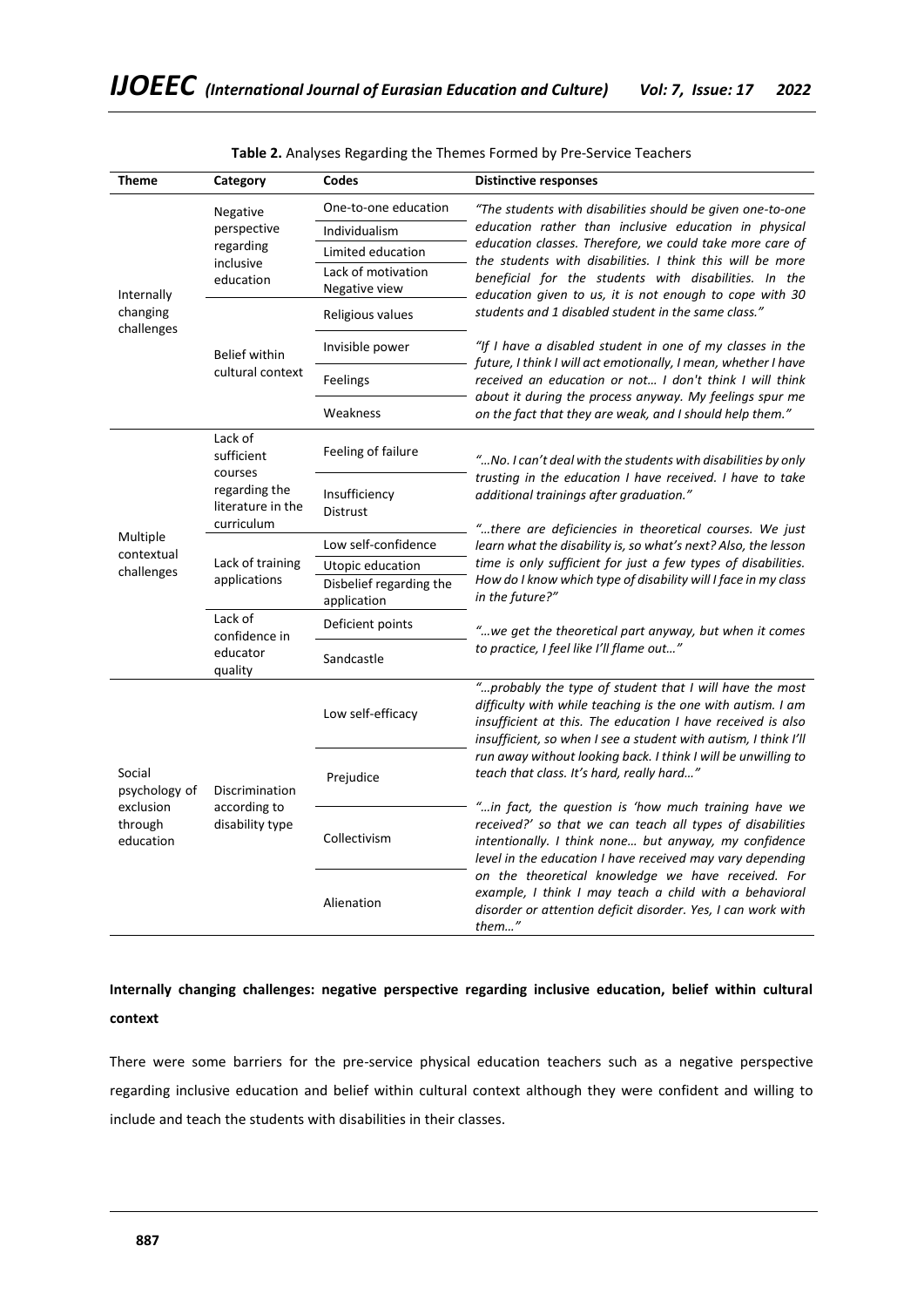# *Negative perspective regarding inclusive education 'the students with disabilities should not be included in general physical education classes'*

Pre-service physical education teachers emphasized that the students with disabilities should not attend physical education classes together with the students with normal developmental levels (P2, P3). *"The students with disabilities should be given one-to-one education rather than inclusive education in physical education classes. Therefore, we could take more care of the students with disabilities. I think this will be more beneficial for the students with disabilities. In the education given to us, it is not enough to cope with 30 students and 1 disabled student in the same class." "A student with a disability cannot be in the same class with the others. I think it would be more successful if I gave one-to-one training. I couldn't do it in the same class. I would fail."*

*"In my opinion, education should be given individually to the disabled student in physical education classes. Wouldn't it be more confusing all in the same class?"*

## *Faith in a cultural context 'an invisible force*

Pre-service teachers described an 'invisible power'' (P6-P4-P2) that forces them to teach the students with disabilities, contrary to their confidence in the education they received. More specifically; *"Working with the students with disabilities is a matter of faith for me. Indeed, we are also a candidate of being disabled. Our child may also be disabled. These thoughts are in my head all the time, and it is not the education I have received that drives me to work with the students with disabilities. Our religious values have taught us that it is necessary to provide education no matter what." "If I have a disabled student in one of my classes in the future, I think I will act emotionally, I mean, whether I have received an education or not… I don't think I will think about it during the process anyway. My feelings spur me on the fact that they are weak, and I should help them."*

# **Multiple contextual challenges: lack of sufficient courses regarding the literature in the curriculum, lack of training applications, and lack of confidence in educator quality.**

Another prominent theme for the pre-service teachers was the concept of multiple contextual challenges in teaching the students with disabilities. Three categories were evident within this theme: lack of sufficient courses regarding the literature in the curriculum, lack of training applications, and lack of confidence in educator quality.

# *Lack of sufficient courses regarding the literature in the curriculum 'the education we have received won't work'*

Most of the participants mentioned that the courses for the disabled in the physical education teaching curriculum were insufficient (P1-P2-P3-P5-P6). *While it is very likely that we will have an inclusive education class in the future, the intensity of such courses as anatomy, physiology is high, but we have very few courses on the disabled, I think this does not offer us the opportunity to provide quality education." "Actually, we have physical education and sports course for the disabled, but only one. How much can only one course educate me?..." "…No. I can't deal with the students with disabilities by only trusting in the education I have received. I have to take*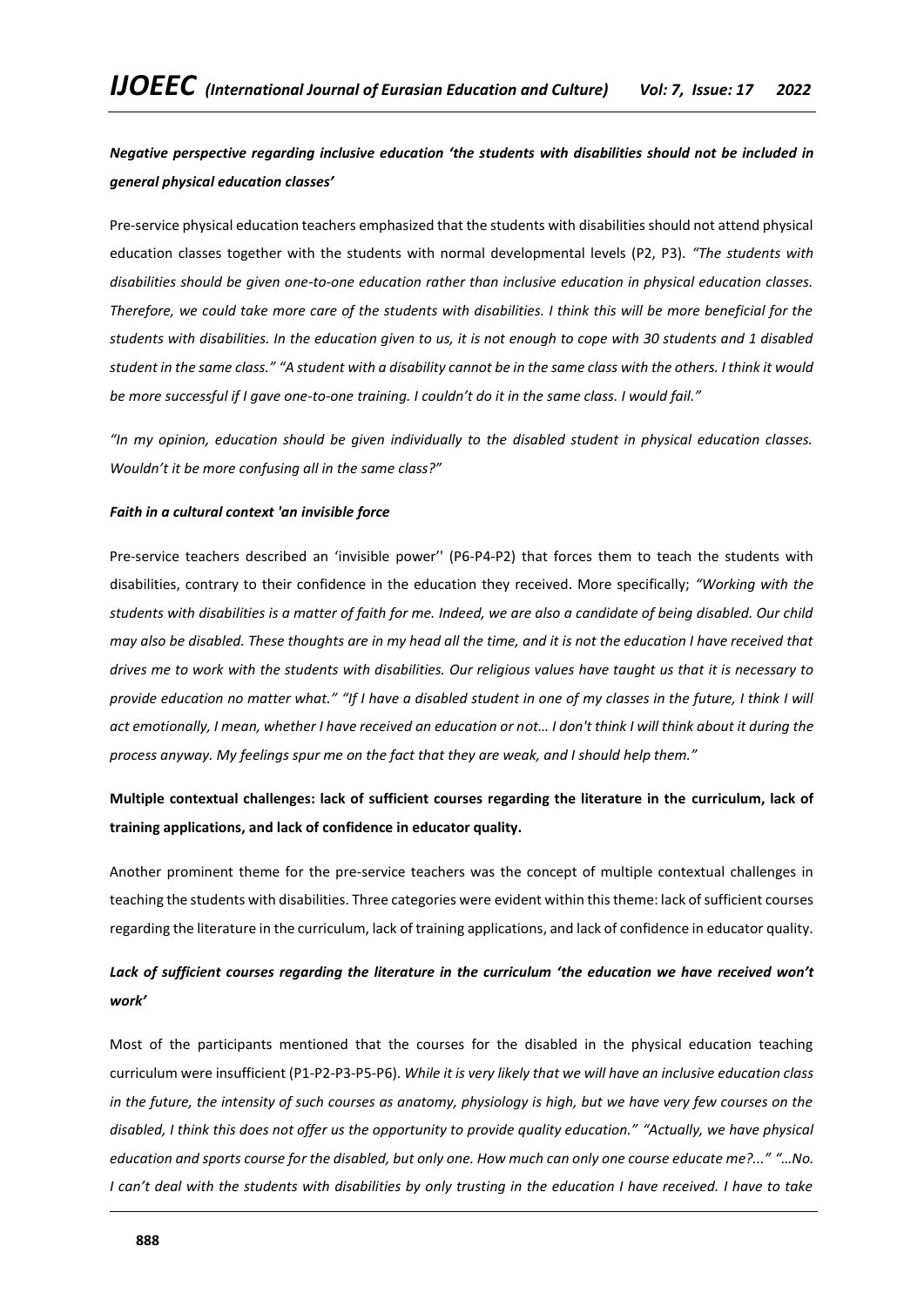*additional trainings after graduation." "…there are deficiencies in theoretical courses. We just learn what the disability is, so what's next? Also, the lesson time is only sufficient for just a few types of disabilities. How do I know which type of disability will I face in my class in the future?" "I think that the courses I have received in undergraduate education will not be beneficial. Just a lesson or two does not give me confidence in teaching the students with disabilities…"*

## *Lack of training applications 'I don't trust the school's training applications'*

The teachers stated that the pre-service teachers' training experiences were necessary and gave them positive experiences, but that training applications were insufficient. If we would like to express more clearly; *"…we get the theoretical part anyway, but when it comes to practice, I feel like I'll flame out…" "…our training periods are too short, especially if we are going to work on the disabled people, we should do training for four semesters, maybe more… "Each disability type is so different from each other that I would like to experience all of them in the trainings…" "Since our practical trainings are insufficient, what can I give a disabled student with theoretical knowledge? I am unaware of what I will face in the future… Maybe I will be a good trainer, but anyway, training applications are still very important…" "In this way, we only get to know the type of disability… There should be practical trainings so that we can improve ourselves more. We are doing trainings only in the last year, but we do not know whether there are students with disabilities in our class or not. In my opinion, we should do our practical trainings, especially in inclusive classes…"*

### *Lack of confidence in educator quality 'the education I have received is very utopic'*

For the trainers who were under quality assurance in higher education institutions, some of the pre-service teachers mentioned that they had insufficient knowledge about physical education and sports courses and special education for the disabled for the Faculties od Sports Sciences. *"…the educators are weird… I don't seem to understand what they explain… I think they should have mastered how to implement the physical education curriculum for all disability types, but they haven't… They just try to make sand castles…" "I mean... Yes… We get an education, but I have to say that the education we have received is very utopic… The book, the concepts… Everything is according to the book, but there is no place for them in real life. My nephew has autism, but books are of no use to us… And also the educators who talk like books…"*

### **Social psychology of exclusion through education: Discrimination according to disability type**

### *Discrimination according to disability type 'when I see a student with autism, I run away without looking back'*

Considering all the interviews, the only theme that the pre-service teachers all agreed on was the theme of *social psychology of exclusion through education: Discrimination according to disability type*, which was the theme that the quality of education given to the students with disabilities would vary depending on the disability type or that even education would not be given at all. All the participants agreed that the education they received at the undergraduate level had a great influence on their teaching behaviors, especially the perspective created on the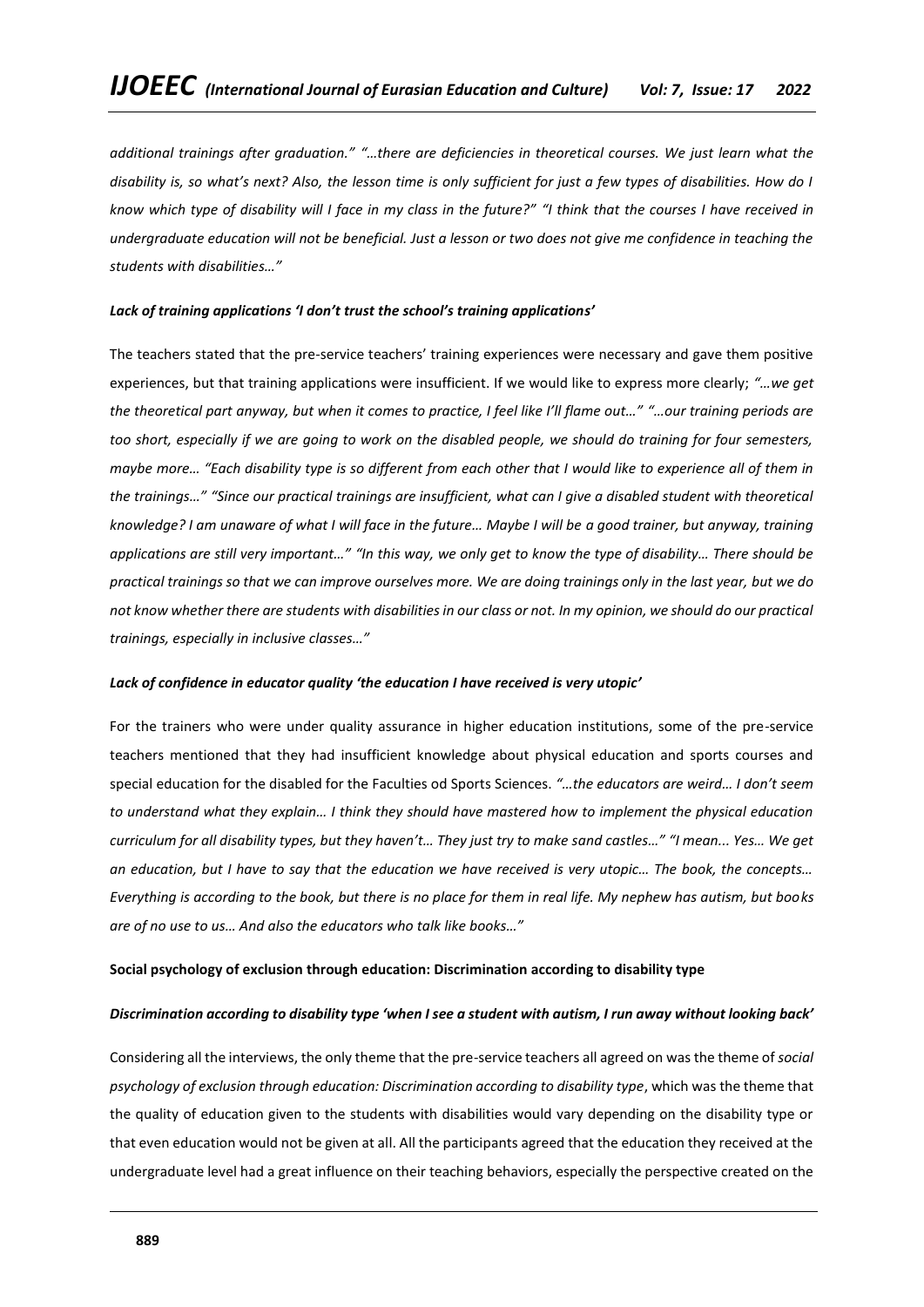disability types. In general, the undesired and excluded disability types were autism and intellectual disabilities. Surprisingly, the students with physical disabilities were the most desired students for physical education classes (P1-P2-P3-P4-P5-P6). *"…rather than teaching a student with autism, I would rather teach a physically disabled student who can understand me. I can say that we are very insufficient in the faculty in terms of physical education teaching to the students with intellectual disabilities. I may have difficulties while teaching a physically disabled student, but at least I can express myself…" "…probably the type of student that I will have the most difficulty with while teaching is the one with autism. I am insufficient at this. The education I have received is also insufficient, so when I see a student with autism, I think I'll run away without looking back. I think I will be unwilling to teach that class. It's hard, really hard…" "It would be nice if I had a hearing-impaired student. A student with an intellectual disability would not understand me, and I wouldn't understand him or her, either. In fact, I do not have the necessary knowledge on this issue. If anything goes wrong in my classroom, I don't even know how to act… I am really scared about it when I become a teacher in the future…"* A pre-service teacher who had a relative with autism among the family members stated that he was experienced in this issue and would get along well with the students with autism with the following statements: *"…I am a good uncle. I have a nephew with autism, I always take care of him. I would love to have a student with autism in my class in the future… I would gain more experience, and I believe I could be more helpful." "…it is very difficult to train all types of disabilities. I have never thought of working with a disabled student. I won't think about it anymore, but nothing can be more difficult than giving a physical education lesson to someone with an intellectual disability…" "…in fact, the question is 'how much training have we received?' so that we can teach all types of disabilities intentionally. I think none… but anyway, my confidence level in the education I have received may vary depending on the theoretical knowledge we have received. For example, I think I may teach a child with a behavioral disorder or attention deficit disorder. Yes, I can work with them…"*

### **CONCLUSION and DISCUSSION**

This research was composed of six pre-service physical education and sports teachers studying in the Faculty of Sport Sciences at a State University in the Aegean Region of Turkey, and by using the qualitative research method, this research aimed to perform an in-depth analysis of the confidence levels of the pre-service teachers in the education they received at the undergraduate level on teaching the students with disabilities and investigate the mediating role of effective factors in the formation of these confidence levels. In this section of the study, the limitations of the study will be explained, the main findings will be interpreted, and recommendations will be offered for future policy, practice, and research.

## **Interpretation of the finding**

While teachers of the future are able to be open to unconventional perspectives, ask the right questions and be a good observer, look at the definition of talent from many angles, and use various ways to synthesize all these,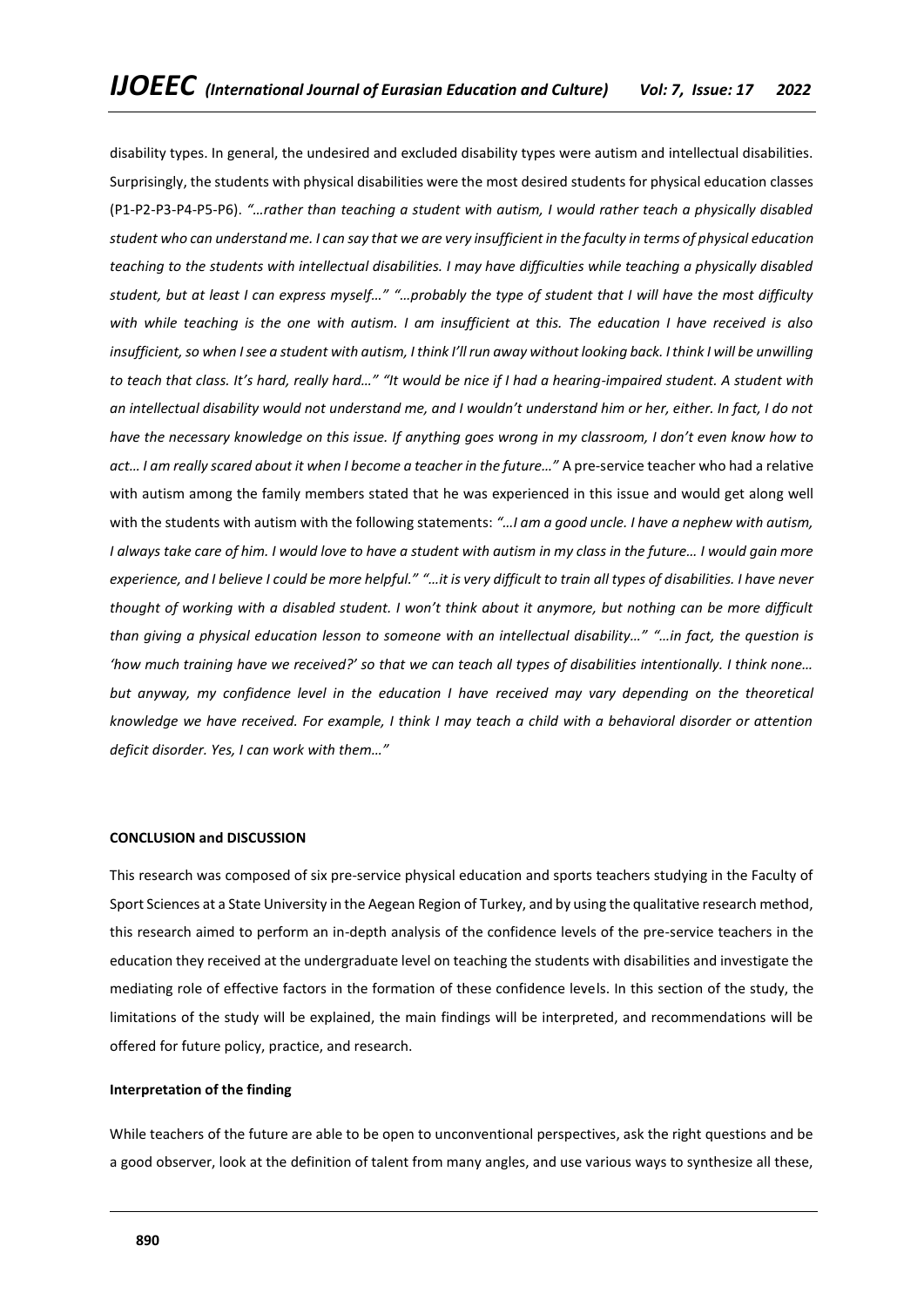it is a requirement to raise them so that they are capable of differentiating learning objectives, success criteria and instructional activities. Changing negative attitudes and learning through experience (Rizzo, Broadhead & Kowalski ,1997), which is one of the principles of the infusion-based curriculum for adapted physical education, defines the way pre-service physical education teachers should be educated. In our study, the themes that emerged in determining the confidence levels of the pre-service teachers in the education they received to teach the students with disabilities are at the focal point of these principles. First of all, the pre-service teachers in the study stated that they did not trust the education they received in teaching the students with disabilities; whereas most of the pre-service teachers expressed that they did not have personal training, and that the deficiencies in their undergraduate education affected their self-confidence. The responses given to the research questions revealed that (a) inadequate pre-service educational process presented negative results in terms of inclusive education, (b) the pre-service teachers exhibited different perspectives for different disability types, and most importantly (c) cultural perspective approached the individuals with disabilities within the framework of the medical model in pre-service education. In our study, in which we aimed to determine the confidence in the pre-service education and the factors affecting this confidence, the themes of (a) Internally changing challenges, (b) Multiple contextual challenges, (c) Social psychology of exclusion through education emerged. In the study, it was examined how the undergraduate education of the pre-service teachers in their senior year affected their confidence in the education they received in terms of teaching the students with disabilities. Based on the analysis of their responses, it was revealed that the pre-service teachers approached the students with disabilities in a 'prejudiced' and 'insecure' manner (Block & Rizzo, 1995; Combs, Elliott & Whipple, 2010). Our second research question was regarding the factors that caused this lack of confidence in the pre-service teachers. If we would like to explain with themes and categories;

# **Internally changing challenges: negative perspective regarding inclusive education, belief within cultural context**

Pre-service teachers first expressed a negative perspective on inclusive education, most probably as a result of the education they received. Based on their own responses, 'the students with disabilities can be educated within the context of sports, even if there is no inclusive education'. They also mentioned that they would face difficulties in inclusive education, that the classes were crowded, and that they might be caught on the wrong foot due to the fact that they did not know what the disability type of the student with disability was. Basically, the education they received was inadequate and they lacked confidence in teaching the individuals with disabilities. Their religious beliefs, on the one hand, created a constant intrinsic impulse. In other words, the idea was that 'what goes around, comes around', like '*we are also a candidate of being disabled', or 'what if our child becomes disabled'*. According to Islamic beliefs, it is important to take care of someone who is considered as despised and deficient (Tuncay, 2014). This was where the pre-service teachers' motivation to provide education to the students with disabilities came from. Even if they were educated or uneducated in this regard, the students with disabilities were very important for some pre-service teachers.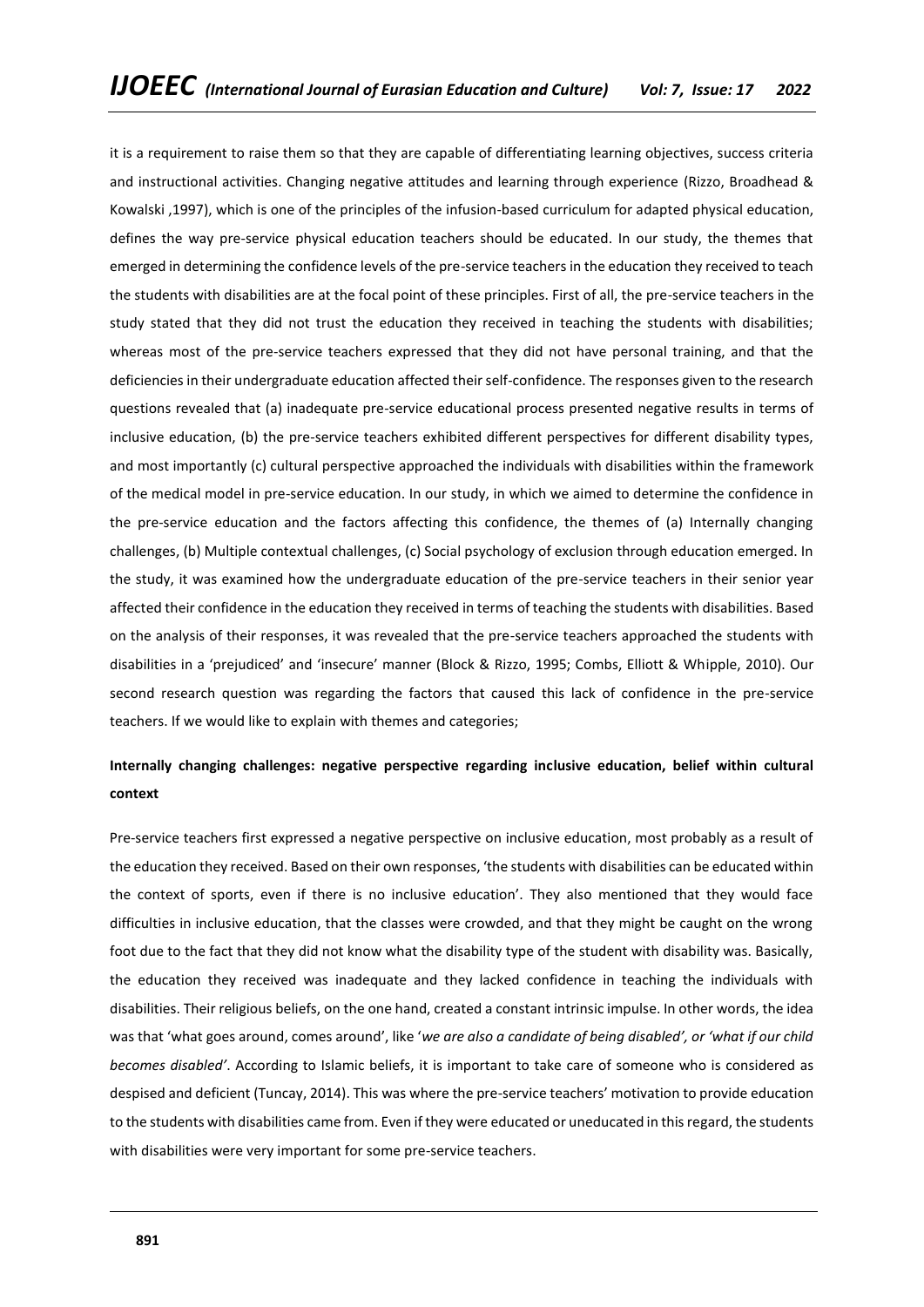**Multiple contextual challenges: lack of sufficient courses regarding the literature in the curriculum, lack of training applications, and lack of confidence in educator quality.**

We know that pre-service teachers' confidence in teaching the students with disabilities and undergraduate teacher preparation, including the number of courses taken, are important factors in teachers' attitudes towards teaching the students with disabilities (Columna et al., 2016; Mendoza, 2008; Rizzo & Vispoel, 1991). Indeed, the most important category expressed by the pre-service teachers was the lack of sufficient courses on disability education literature in the curriculum. The fundamentally ruined order continues just like a spiral up to the degree of 'lack of self-confidence', 'feeling of not being able to teach', and 'lack of knowledge', which pre-service teachers feel when they face the students with disabilities. Another most important result was the lack of sufficient training applications. There is a significant relationship between academic preparation, which provides practical experiences that can increase perceived teaching efficacy, and teachers' more positive attitudes towards the students with with disabilities (Block & Rizzo, 1995; Sherrill, 1993; Rizzo, Davis & Toussaint, 1994; Sherrill et al.,1994; Block, 1994). Pre-service teachers questioned their teaching proficiency due to the lack of applied courses and this brought them to the level of 'not being able to know what to do when they face a student with a disability'. 'Lack of confidence in educator quality' emerged with the lack of knowledge in all types of disabilities and inadequate teaching of the educators in the physical education and sports courses in the undergraduate level. This situation resulted in student dissatisfaction.

### **Social psychology of exclusion through education: Discrimination according to disability type**

In our study, it was observed that another factor determining the confidence of the pre-service physical education teachers in the education they received to include the students with disabilities in their classes was the students' disability types (Conatser et al., 2000). Accordingly, teachers were more willing to provide education to the students with autism and intellectual disabilities when compared to the students with physical disabilities and behavioral disorders (Bartonova et al., 2007; Rizzo, 1984). According to pre-service teachers, working with the students who can understand them is a strong aspect of confidence in their undergraduate education. In addition to this, there are also physical education teachers who exhibit negative attitudes towards the students with physical disabilities (Fournidou et al., 2011). Furthermore, there are teachers who make significant differentiation in terms of negative attitudes between intellectually disabled students or physically disabled students that are labeled as disabled and those without any disabilities (Aloia et al., 1980). In the study conducted by Rizzo and Vispoel (1991) on physical education teachers, they reported that the physical education teachers had a significantly more positive attitude towards the students with learning disabilities compared to the students with trainable intellectual disabilities and those having behavioral disorders.

As a very important result of our study, it can be said that the reason for making discrimination according to disability type among the teachers of the future is the ineffectiveness of the academic education given in undergraduate education. Kudlacek et al. (2002) stated in their study that expert adapted physical educators had more positive attitudes than normal physical educators. Besides, it was found in another study that the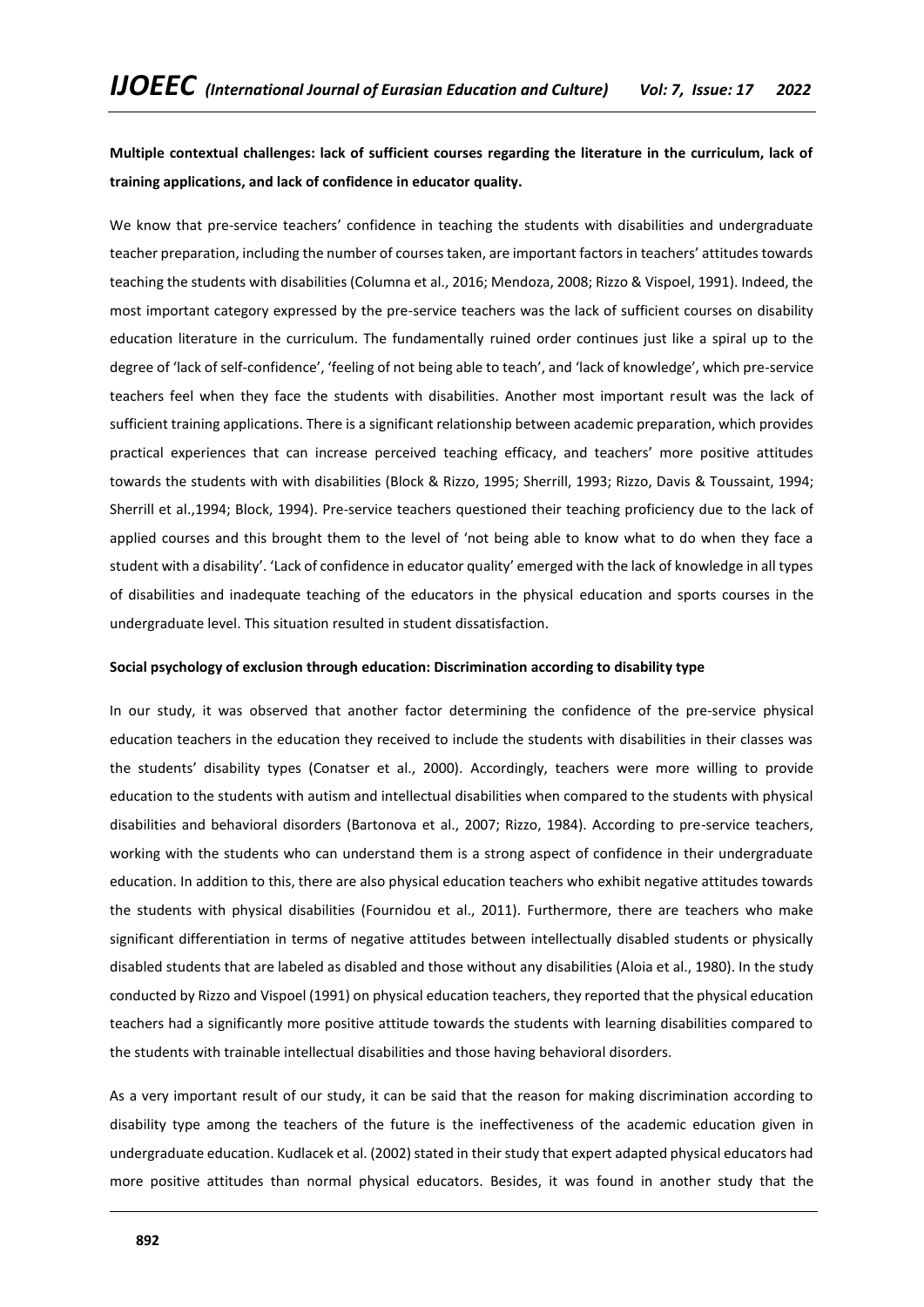participation of physical education teachers in adapted physical activity courses had a positive effect on teachers' attitudes in terms of including the students with disabilities in their classes (Hutzler, 2003). If we want to increase the quality of education given to individuals with disabilities, first of all, we need to make the physical education teachers of the future become experts in the field. The way to this is through a higher quality undergraduate education.

The results of this study revealed that more theoretical and practical courses for the disabled will increase the confidence of pre-service teachers in teaching the students with disabilities. It has been revealed that practical academic preparation for the disabled in undergraduate education will increase the confidence of pre-service teachers in teaching the students with disabilities, and that they will exhibit a positive attitude. It is an important finding of this research that the most important factor affecting the confidence of the pre-service physical educators in teaching the students with disabilities is the disability type of the students.

## **RECOMMENDATIONS**

According to the researcher, the responses of the participants are accurate and sincere. In this study, physical education and sports teaching students were told that their responses would be anonymous. However, the fact that their negative responses would be given to their instructors may have affected their reactions. Besides, all the participants are the students enrolled in the same university and taking physical education and sports courses and training practice courses for the disabled with practical experiences at the same time and only within the semester context. The fact that the students from other universities in other regions of Turkey did not participate in the research is a situation that limits the study in terms of the generalizability of the results. In addition to this, the findings cannot be generalized unless a specific program, the same course outline, course book, and application types just like the ones in the current study are used. We believe that our findings provide significant information about the existing challenges in dealing with the students with disabilities in the context of physical education and sports teacher education. Future studies can be done by keeping the sample group more heterogeneous. Physical education and sports teacher education programs (PETE) should approach the physical educators of the future with an innovative perspective in determining effective ways to train self-confident educators and experts in every sense.

### **ETHICAL TEXT**

"In this article, the journal writing rules, publication principles, research and publication ethics, and journal ethical rules were followed. The responsibility belongs to the author (s) for any violations that may arise regarding the article. " For this study, research permit numbered 76606 and dated 28.04.2022 was obtained at Usak University.

**Author(s) Contribution Rate:** The contribution rates of the authors in this study are equal (50 %). The authors declare no conflict of interest.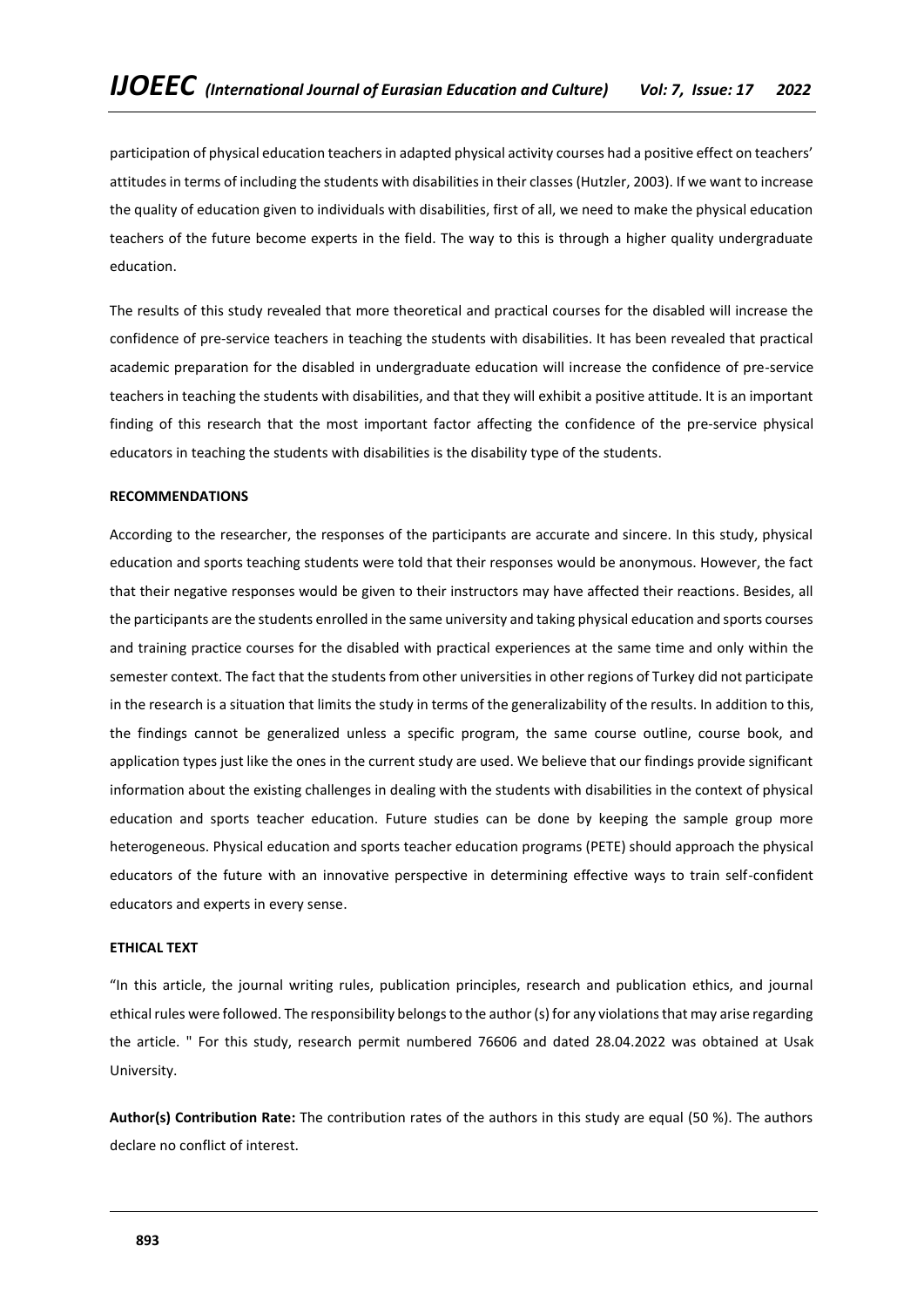#### **REFERENCES**

- Aloia, G. F., Knuston, R., Minner, S. H., & Von Seggern, M. (1980). Physical education teachers' initial perceptions of handicapped children. *Mental retardation*.
- Bartoňová, R., Kudláček, M., & Bressan, L. (2007). Attitudes of future physical educators toward teaching children with disabilities in physical education in the republic of south africa. *Acta Universitatis Palackianae Olomucensis. Gymnica*, *37*(4).
- Beyazoglu, G. (2020). *Attitudes of physical education teachers towards teaching disabled students* (Unpublished doctoral dissertation). Ankara university*.*
- Block, M. E. (1994). Why all students with disabilities should be included in regular physical education. *Palaestra*, *10*(3),17+. [https://link.gale.com/apps/doc/A15673826/AONE?u=anon~31c9a96a](https://link.gale.com/apps/doc/A15673826/AONE?u=anon~31c9a96a&sid=googleScholar&xid=2c866a46) [&sid=googleScholar&xid=2c866a46](https://link.gale.com/apps/doc/A15673826/AONE?u=anon~31c9a96a&sid=googleScholar&xid=2c866a46)
- Block, M. E., & Rizzo, T. L. (1995). Attitudes and attributes of physical educators associated with teaching individuals with severe and profound disabilities. *Journal of the Association for Persons with Severe Handicaps*, *20*(1), 80-87. [https://doi.org/10.1177/154079699502000108](https://doi.org/10.1177%2F154079699502000108)
- Braun, V., & Clarke, V. (2006). Using thematic analysis in psychology. *Qualitative research in psychology*, *3*(2), 77- 101.
- Collins, K. M. T. (2010). Advanced sampling designs in mixed research: Current practices and emerging trends in the social and behavioral sciences. In Tashakkori, A., & Teddlie, C. (Eds.), SAGE handbook of mixed methods in social & behavioral research (pp. 456-485). Thousand Oaks, CA: SAGE Publications, Inc.
- Columna, L., Hoyos-Cuartas, L. A., Foley, J. T., Prado-Perez, J. R., Chavarro-Bermeo, D. M., Mora, A. L., ... & Rivero, I. (2016). Latin American physical educators' intention to teach individuals with disabilities. *Adapted Physical Activity Quarterly*, *33*(3), 213-232.<https://doi.org/10.1123/APAQ.2014-0167>
- Combs, S., Elliott, S., & Whipple, K. (2010). Elementary Physical Education Teachers' Attitudes towards the Inclusion of Children with Special Needs: A Qualitative Investigation. *International journal of special education*, *25*(1), 114-125.
- Conatser, P., Block, M., & Lepore, M. (2000). Aquatic instructors' attitudes toward teaching students with disabilities. *Adapted Physical Activity Quarterly*, *17*(2), 197-207[. https://doi.org/10.1123/apaq.17.2.197](https://doi.org/10.1123/apaq.17.2.197)
- Corbin, J., & Strauss, A. (2014). *Basics of qualitative research: Techniques and procedures for developing grounded theory*. Sage publications.
- Cornoldi, C., Terreni, A., Scruggs, T. E., & Mastropieri, M. A. (1998). Teacher attitudes in Italy after twenty years of inclusion. *Remedial and Special education*, *19*(6), 350-356. <https://doi.org/10.1177/074193259801900605>
- English, H. B., & English, A. C. (1958). A comprehensive dictionary of psychological and psychoanalytical terms: A guide to usage.
- Fessler, R., & Christensen, J. (1992). *The teacher career cycle: Understanding and guiding the professional development of teachers*. Allyn & Bacon.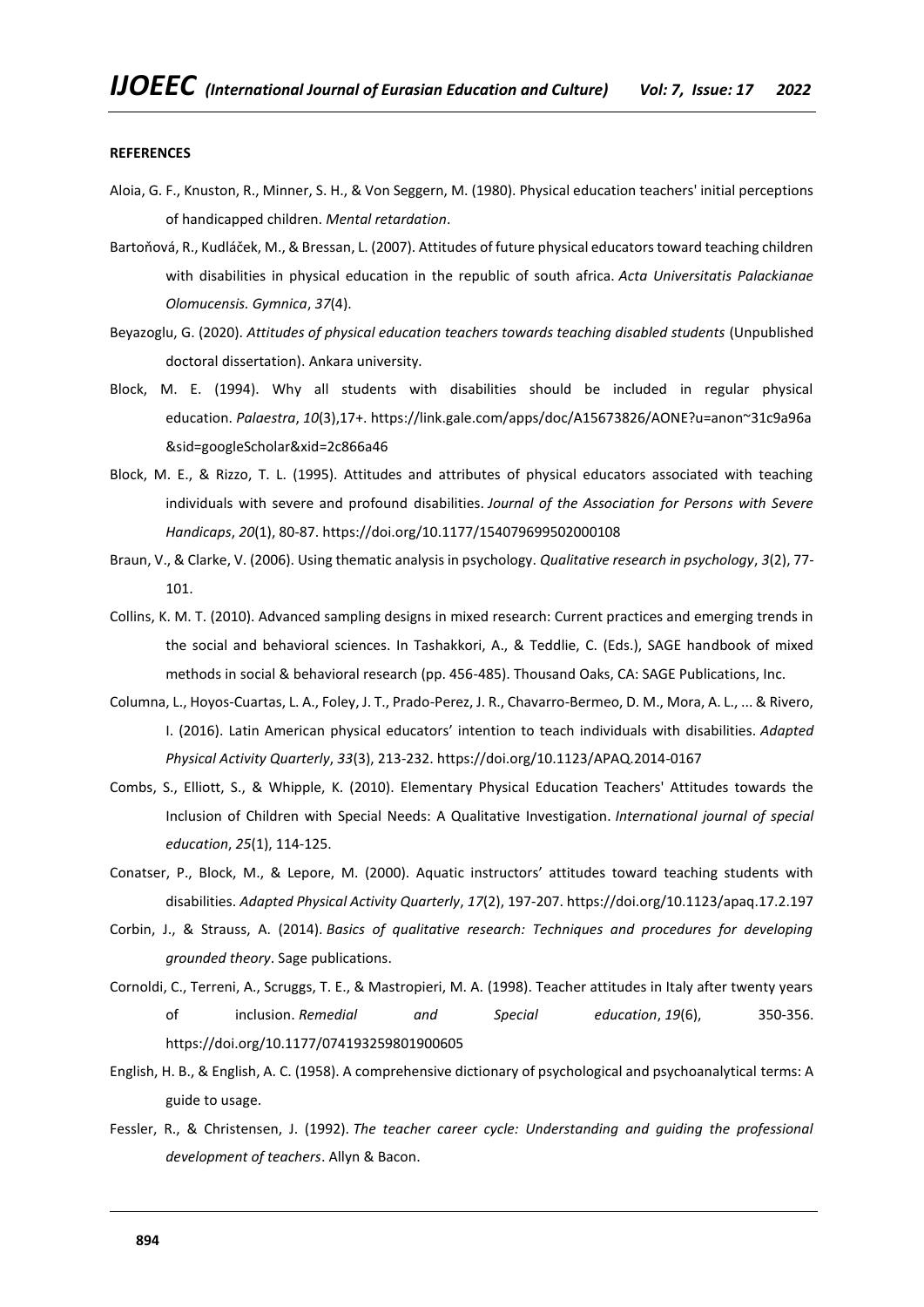- Fournidou, I., Kudlacek, M., & Evagellinou, C. (2011). Attitudes Of In-Service Physical Educators Toward Teaching Children With Physical Disabilities In General Physical Education Classes In Cyprus. *European Journal of Adapted Physical Activity*, *4*(1).
- Hutzler, Y. (2003). Attitudes toward the participation of individuals with disabilities in physical activity: A review. *Quest*, *55*(4), 347-373.<https://doi.org/10.1080/00336297.2003.10491809>
- Jeong, M., Block, M., Kim, S. Y., Oh, H., & Lee, H. K. (2021). The Effects of Adapted Physical Education Practicums on Pre-Service Physical Education Teachers' Confidence. *Palaestra*, *35*(3).
- Kozub, F. M., & Porretta, D. L. (1998). Interscholastic coaches' attitudes toward integration of adolescents with disabilities. *Adapted Physical Activity Quarterly*, *15*(4), 328-344[. https://doi.org/10.1123/apaq.15.4.328](https://doi.org/10.1123/apaq.15.4.328)
- Kudláèek, M., Válková, H., Sherrill, C., Myers, B., & French, R. (2002). An inclusion instrument based on planned behavior theory for prospective physical educators. *Adapted physical activity quarterly*, *19*(3), 280-299. <https://doi.org/10.1123/apaq.19.3.280>
- LaMasfer, K., Kinchin, G., Gall, K., & Siedentop, D. (1998). Inclusion practices of effective elementary specialists. *Adapted physical activity quarterly*, *15*(1), 64-81.<https://doi.org/10.1123/apaq.15.1.64>
- Lee, J. S., & Jeong, E. (2013). Korean–English dual language immersion: Perspectives of students, parents and teachers. *Language, Culture and Curriculum*, *26*(1), 89-107. <https://doi.org/10.1080/07908318.2013.765890>
- Mendoza Laiz, N. (2008). La formación del profesorado en educación física con relación a las personas con discapacidad. *Psychosocial Intervention*, *17*(3), 269-279.
- Miles, M. B., Huberman, A. M., & Saldaña, J. (2018). *Qualitative data analysis: A methods sourcebook*. Sage publications.
- Milles, M. B., Huberman, A. M., & Saldana, J. (2014). Qualitative Data Analysis: A Sourcebook Methods.
- Milli Eğitim Bakanlığı (2022). Erişim adresi: [http://sgb.meb.gov.tr/www/mill-egitim-istatistikleri](http://sgb.meb.gov.tr/www/mill-egitim-istatistikleri-yayinlanmistirorgun-egitim-20202021/icerik/425)[yayinlanmistirorgun-egitim-20202021/icerik/425](http://sgb.meb.gov.tr/www/mill-egitim-istatistikleri-yayinlanmistirorgun-egitim-20202021/icerik/425)
- Morse, J. (2010). Procedures and practice of mixed method design: Maintaining control, rigor, and complexity. *Handbook of mixed methods in social and behavioral research*, *2*, 339-352. <https://dx.doi.org/10.4135/9781506335193.n14>
- Patton, M. Q. (2002). Qualitative research and evaluation methods. Thousand Oaks. *Cal.: Sage Publications*.
- Rizzo, T. L. (1984). Attitudes of physical educators toward teaching handicapped pupils. *Adapted Physical Activity Quarterly*, *1*(4), 267-274[. https://doi.org/10.1123/apaq.1.4.267](https://doi.org/10.1123/apaq.1.4.267)
- Rizzo, T. L., & Vispoel, W. P. (1991). Physical Educators' Attributes and Attitudes Toward Teaching Students With Handicaps. *Adapted Physical Activity Quarterly*, *8*(1).
- Rizzo, T. L., Broadhead, G. D., & Kowalski, E. (1997). Changing kinesiology and physical education by infusing information about individuals with disabilities. *Quest*, *49*(2), 229-237. <https://doi.org/10.1080/00336297.1997.10484237>